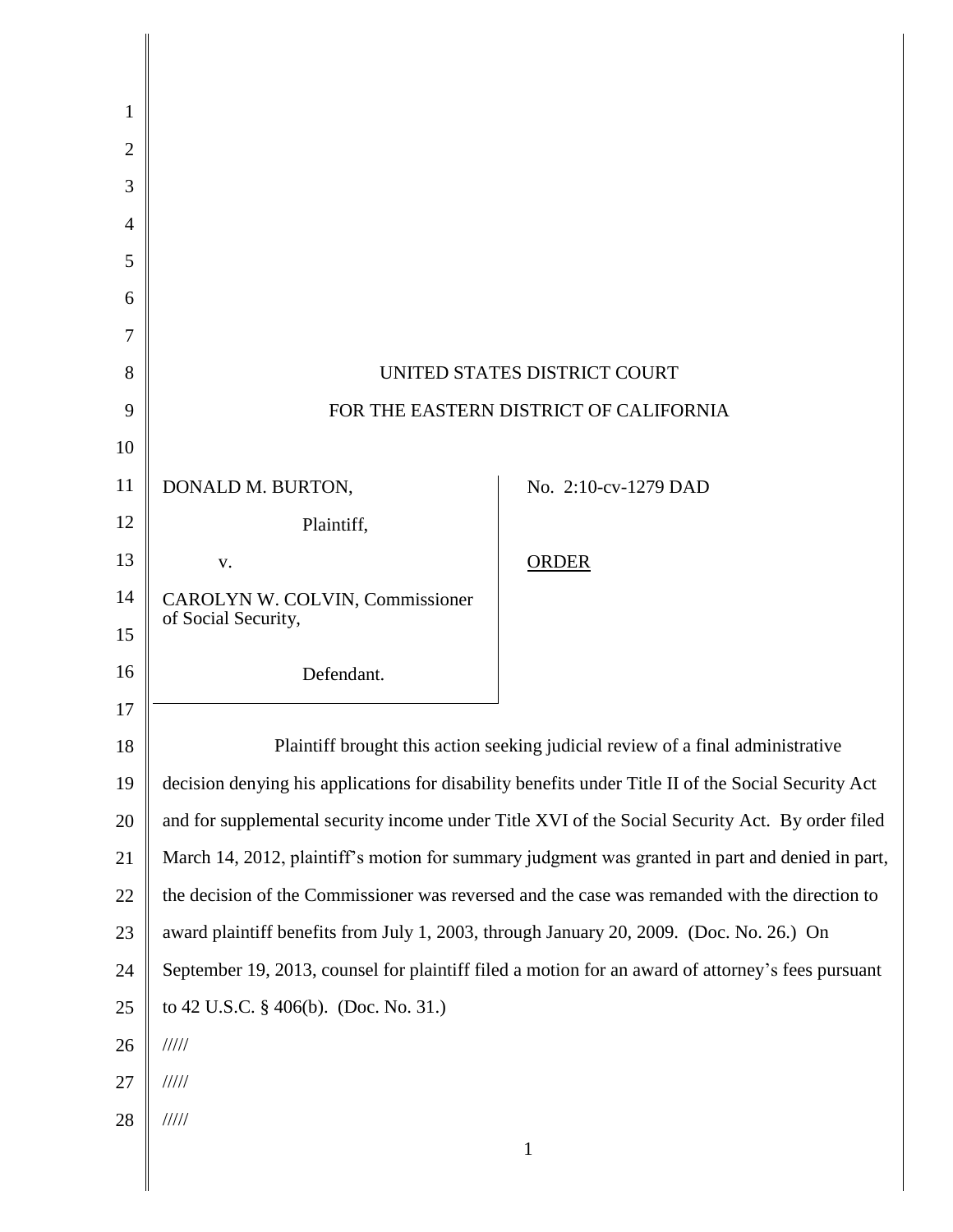| $\mathbf{1}$   | At the outset of the representation, plaintiff and his counsel entered into a                                                                            |  |  |
|----------------|----------------------------------------------------------------------------------------------------------------------------------------------------------|--|--|
| $\overline{2}$ | contingent-fee agreement. (Ex. A to Molledal Decl. (Doc. No. 31-1) at $41$ ) Pursuant to that                                                            |  |  |
| 3              | agreement plaintiff's counsel now seeks attorney fees in the amount of \$12,784.80, which                                                                |  |  |
| $\overline{4}$ | represents 25% of the retroactive disability benefits received by plaintiff on remand, for                                                               |  |  |
| 5              | approximately 90 hours of attorney time expended on this matter. Plaintiff's counsel has                                                                 |  |  |
| 6              | provided a declaration from plaintiff in support of the motion for attorney's fees, (Burton Decl.                                                        |  |  |
| $\tau$         | (Doc. No. 31-2) at 1-2), and the court's docket reflects that plaintiff has filed no objection to his                                                    |  |  |
| 8              | attorney's fee request. Defendant filed a response on October 24, 2013, (Doc. No. 36), which                                                             |  |  |
| 9              | addresses the applicable factors relating to the fee request but takes no position on the                                                                |  |  |
| 10             | reasonableness of the requested fee.                                                                                                                     |  |  |
| 11             | Attorneys are entitled to fees for cases in which they have successfully represented                                                                     |  |  |
| 12             | social security claimants.                                                                                                                               |  |  |
| 13             | Whenever a court renders a judgment favorable to a claimant under                                                                                        |  |  |
| 14             | this subchapter who was represented before the court by an<br>attorney, the court may determine and allow as part of its judgment                        |  |  |
| 15             | a reasonable fee for such representation, not in excess of 25 percent<br>of the total of the past-due benefits to which the claimant is entitled         |  |  |
| 16             | by reason of such judgment, and the Commissioner of Social<br>Security may certify the amount of such fee for payment to such                            |  |  |
| 17             | attorney out of, and not in addition to, the amount of such past-due<br>benefits.                                                                        |  |  |
| 18             | 42 U.S.C. § 406(b)(1)(A). "In contrast to fees awarded under fee-shifting provisions such as 42                                                          |  |  |
| 19             | U.S.C. § 1988, the fee is paid by the claimant out of the past-due benefits awarded; the losing                                                          |  |  |
| 20             | party is not responsible for payment." Crawford v. Astrue, 586 F.3d 1142, 1147 (9th Cir. 2009)                                                           |  |  |
| 21             | (en banc) (citing Gisbrecht v. Barnhart, 535 U.S. 789, 802 (2002)). Although an attorney fee                                                             |  |  |
| 22             | award pursuant to 42 U.S.C. § 406(b) is not paid by the government, the Commissioner has                                                                 |  |  |
| 23             | standing to challenge the award. Craig v. Sec'y Dep't of Health & Human Servs., 864 F.2d 324,                                                            |  |  |
| 24             | 328 (4th Cir. 1989). The goal of fee awards under $\S$ 406(b) is to provide adequate incentive to                                                        |  |  |
| 25             | attorneys for representing claimants while ensuring that the usually meager disability benefits                                                          |  |  |
| 26             | received are not greatly depleted. Cotter v. Bowen, 879 F.2d 359, 365 (8th Cir. 1989).                                                                   |  |  |
| 27             | 1                                                                                                                                                        |  |  |
| 28             | Page number citations such as this one are to the page number reflected on the court's CM/ECF<br>system and not to page numbers assigned by the parties. |  |  |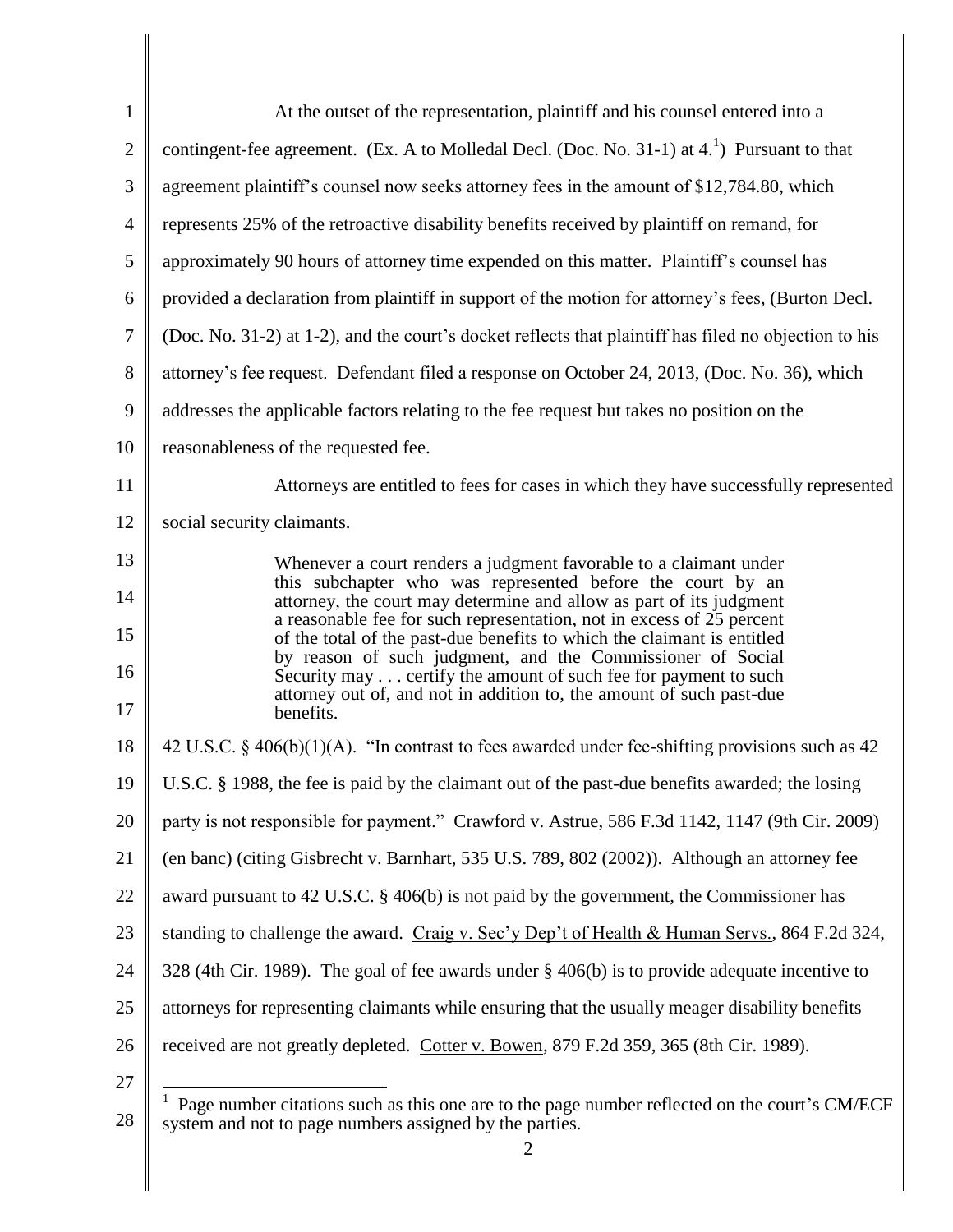1 2 3 4 5 6 7 8 9 10 11 12 13 14 15 16 17 18 The 25% statutory maximum fee is not an automatic entitlement, and the court must ensure that the fee actually requested is reasonable. Gisbrecht, 535 U.S. at 808-09 ("[Section] 406(b) does not displace contingent-fee agreements within the statutory ceiling; instead, § 406(b) instructs courts to review for reasonableness fees yielded by those agreements."). "Within the 25 percent boundary . . . the attorney for the successful claimant must show that the fee sought is reasonable for the services rendered." Id. at 807. "[A] district court charged with determining a reasonable fee award under  $\S$  406(b)(1)(A) must respect 'the primacy of lawful attorney-client fee arrangements,' 'looking first to the contingent-fee agreement, then testing it for reasonableness.'" Crawford, 586 F.3d at 1149 (quoting Gisbrecht, 535 U.S. at 793 & 808). The Supreme Court has identified five factors that may be considered in determining whether a fee award under a contingent-fee arrangement is unreasonable and therefore subject to reduction by the court: (1) the character of the representation; (2) the results achieved by the representative; (3) whether the attorney engaged in dilatory conduct in order to increase the accrued amount of past-due benefits; (4) whether the benefits are large in comparison to the amount of time counsel spent on the case; and (5) the attorney's record of hours worked and counsel's regular hourly billing charge for noncontingent cases. Crawford, 586 F.3d at 1151-52 (citing Gisbrecht, 535 U.S. at 808). Below the court will consider these factors in assessing whether the fee requested by counsel pursuant to 42 U.S.C. § 406(b) is reasonable.

19 20 21 22 23 24 25 26 27 Here, there is no indication that a reduction of fees is warranted due to any substandard performance by counsel. Rather, counsel is an experienced attorney who secured a successful result for plaintiff. There is also no evidence that plaintiff's counsel engaged in any dilatory conduct resulting in excessive delay. The court finds that the \$12,784.80 fee, which represents 25 % of the past-due benefits paid to plaintiff, is not excessive in relation to the pastdue award. (Ex. B to Molleda Decl. (Doc. No. 31-1) at 8.) In making this determination, the court recognizes the contingent fee nature of this case and counsel's assumption of the risk of going uncompensated in agreeing to represent plaintiff on such terms. See Hearn v. Barnhart, /////

28 /////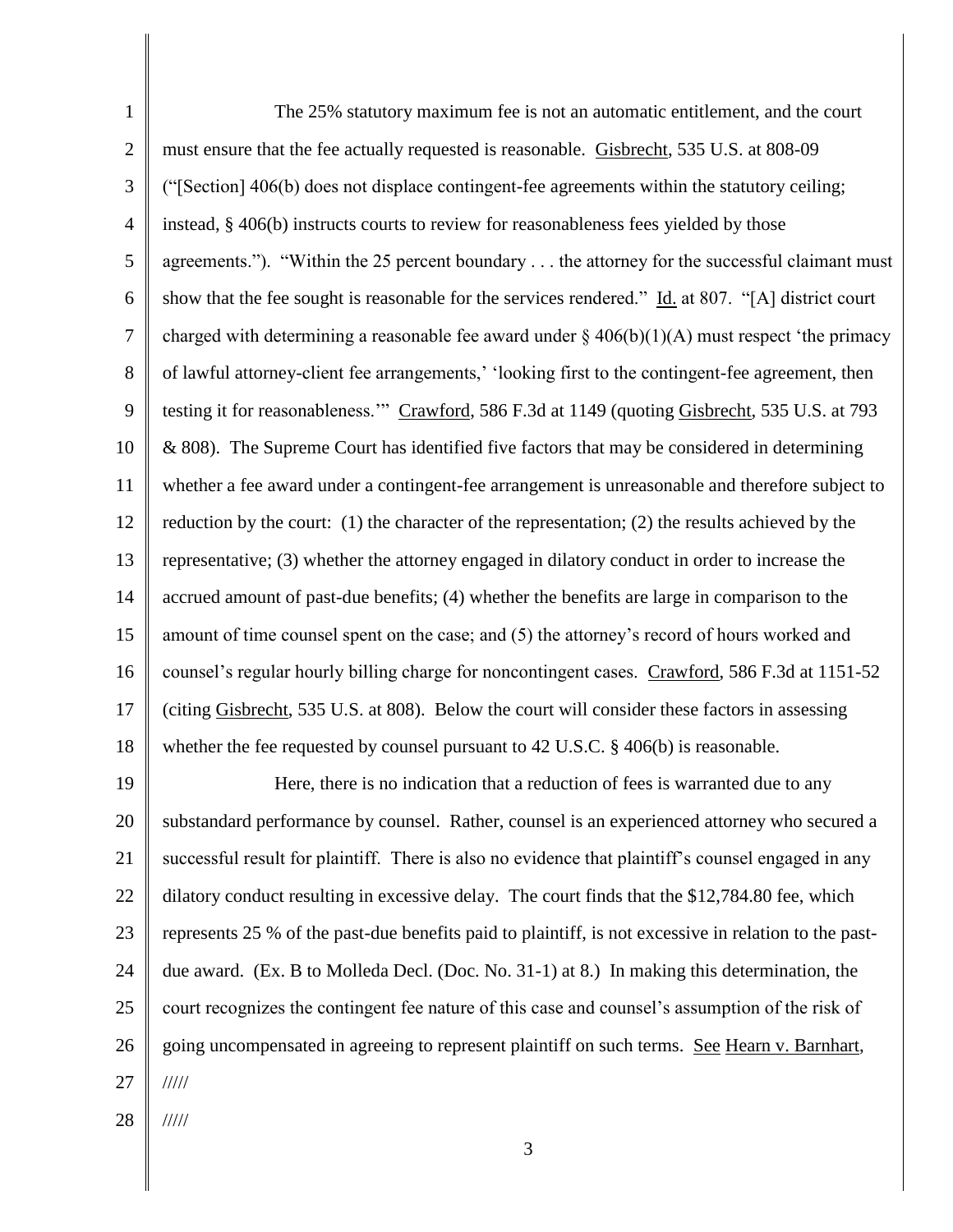| $\mathbf{1}$   | 262 F. Supp.2d 1033, 1037 (N.D. Cal. 2003). Finally, counsel has submitted a detailed billing                                                                            |  |
|----------------|--------------------------------------------------------------------------------------------------------------------------------------------------------------------------|--|
| $\overline{2}$ | statement in support of the requested fee. <sup>2</sup>                                                                                                                  |  |
| 3              | Accordingly, for the reasons stated above, the court concludes that the fees sought                                                                                      |  |
| $\overline{4}$ | by counsel pursuant to § 406(b) are reasonable. See generally Azevedo v. Commissioner of                                                                                 |  |
| 5              | Social Security, No. 1:11-cv-1341 AWI SAB, 2013 WL 6086666, at *2 (E.D. Cal. Nov. 19, 2013)                                                                              |  |
| 6              | (granting petition pursuant to 406(b) for \$17,893.75 in attorney's fees); Coulter v. Commissioner                                                                       |  |
| $\tau$         | of Social Security, No. 1:10-cv-1937 AWI JLT, 2013 WL 5969674, at *2 (E.D. Cal. Nov. 8,                                                                                  |  |
| $8\,$          | 2013) (recommending award of \$15,084.23 in attorney's fees pursuant to 406(b)); Taylor v.                                                                               |  |
| 9              | Astrue, No. 1:06-cv-00957-SMS, 2011 WL 836740, at *2 (E.D. Cal. Mar. 4, 2011) (granting                                                                                  |  |
| 10             | petition pursuant to 406(b) for \$20,960 in attorneys' fees); Jamieson v. Astrue, No. 1:09cv0490                                                                         |  |
| 11             | LJO DLB, 2011 WL 587096, at *2 (E.D. Cal. Feb. 9, 2011) (recommending award of \$34,500 in                                                                               |  |
| 12             | attorney fees pursuant to $406(b)$ ).                                                                                                                                    |  |
| 13             | An award of § 406(b) fees is, however, offset by any prior award of attorney's fees                                                                                      |  |
| 14             | granted under the Equal Access to Justice Act ("EAJA"). 28 U.S.C. § 2412; Gisbrecht, 535 U.S.                                                                            |  |
| 15             | at 796. Here, plaintiff's counsel was previously awarded \$6,000 in EAJA fees (see Doc. No. 30)                                                                          |  |
| 16             | and the award under $\S$ 406(b) must be offset by that amount.                                                                                                           |  |
| 17             | Accordingly, IT IS HEREBY ORDERED that:                                                                                                                                  |  |
| 18             | 1. Plaintiff's motion for attorney fees (Doc. No. 31) under 42 U.S.C. § 406(b) is                                                                                        |  |
| 19             | granted;                                                                                                                                                                 |  |
| 20             | 2. Counsel for plaintiff is awarded \$12,784.80 in attorney fees under §406(b).                                                                                          |  |
| 21             | The Commissioner is directed to pay the fee forthwith and remit to plaintiff the remainder of his                                                                        |  |
| 22             | withheld benefits; and                                                                                                                                                   |  |
| 23             | 11111                                                                                                                                                                    |  |
| 24             | 11111                                                                                                                                                                    |  |
| 25             | 11111                                                                                                                                                                    |  |
| 26             |                                                                                                                                                                          |  |
| 27             | The court would also note that a fee award of \$12,784.80 for 90 hours of attorney time reflects                                                                         |  |
| 28             | an effective hourly rate of \$142 per hour. Such an hourly rate is well below the rate the court<br>would consider reasonable for the services rendered by counsel here. |  |
|                | $\overline{4}$                                                                                                                                                           |  |

║